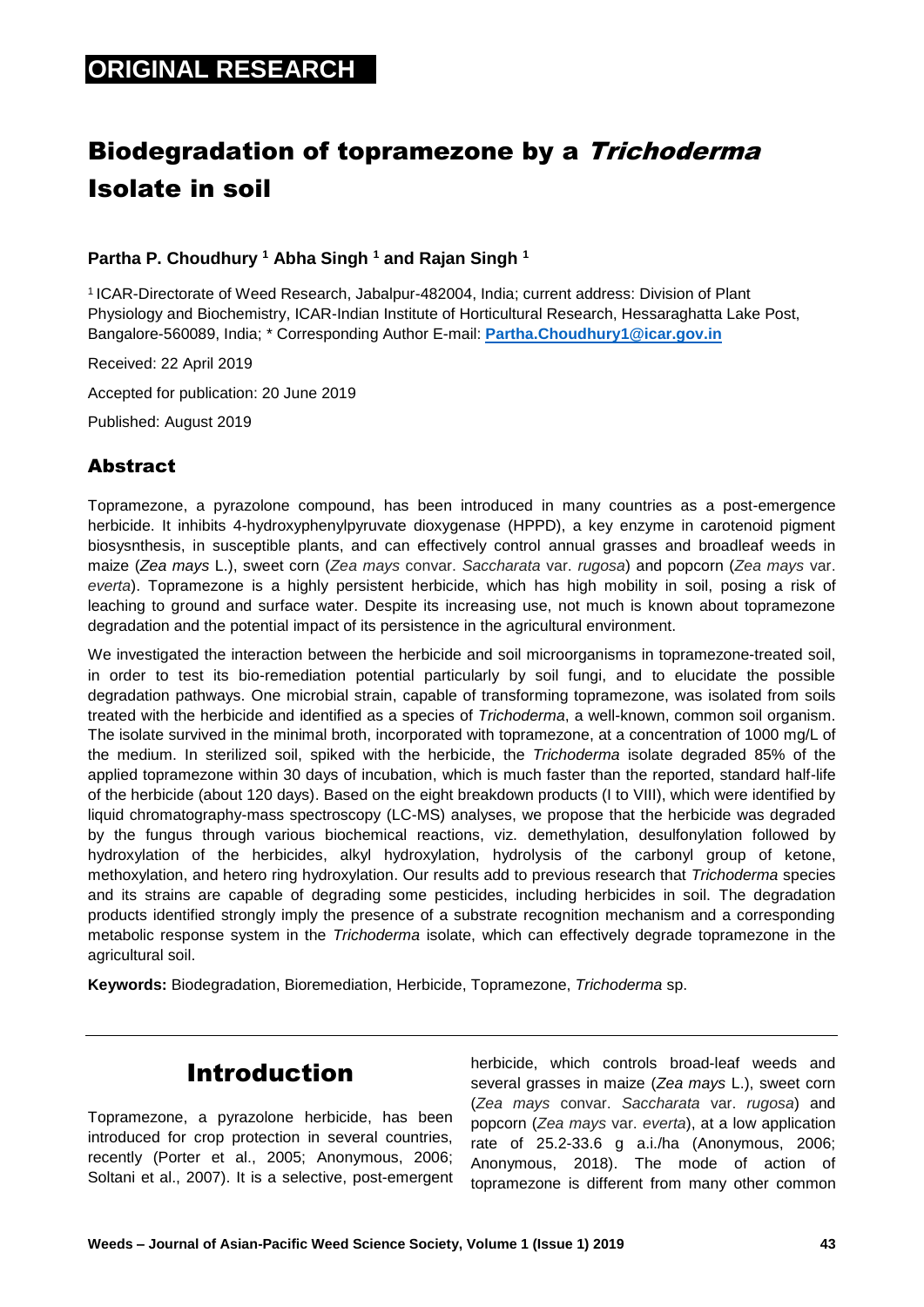herbicide groups, such as urea herbicides, sulfonyl ureas and imidazolinones, and carbamate herbicides. It acts by inhibiting the activity of the enzyme: 4-hydroxyphenylpyruvate dioxygenase (4- HPPD, EC 1.13.11.27), disrupting the biosynthesis of carotenoid pigments. It has been considered a strong choice for herbicide resistance management in some situations (Anonymous, 2006) because weeds of corn fields have developed resistance against triazines and ALS inhibiting herbicides in many countries, viz. Argentina, Austria, Belgium, Brazil, Bulagaria, Canada, Chile, China, Czech Republic, France, Germany, Italy, Mexico, New Zealand, Spain, Switzerland, and United States (Heap, 2019). Czech Republic, France, Germany, Italy, Mexico, New Zealand, Spain, Switzerland, and United States (Heap, 2019). In these countries, topramezone formulations have been registered as a post-emergent herbicide for maize, in recent times. The herbicide has also been registered in India, since 2015, for post-emergent weed control in maize.

The use of various topramezone formulations is increasing in maize-growing countries. However, not much is known of the degradation pathways or the impact of the herbicide in the agricultural environment, following applications. Topramezone is highly persistent in different soils. In the USA, in aerobic soil, its half-life has been determined to be more than 125 days (USEPA, 2005). It does not undergo hydrolysis or photolysis in soil and water, readily. The dissipation of this compound is largely dependent on sorption, over time. Moreover, topramezone has high mobility in soils and sediments, presenting a risk of leaching into ground and surface water (USEPA, 2005; Stipičević et al., 2016). There are no reports yet available on the biodegradation of topramezone in soil. Due to its higher chemical or photo-chemical stability in the environment, biodegradation by soil organisms is likely to be the natural way by which the herbicide concentrations may decrease in treated soil. Biodegradation is also considered as one of the most effective methods that might be manipulated to expedite the reduction of the concentrations of this herbicide from agricultural soil.

In previous studies, it has been observed that residues of many pesticides could be degraded by the augmentation of various species of the fungal genus *Trichoderma*, either in artificial media, or in soil. The genus *Trichoderma* is a large group of freeliving fungi, commonly inhabiting soil and root ecosystems of plants. Some are well known to be beneficial microorganisms for the growth of crop

plants. Some strains of *Trichoderma* control many soil-borne phytopathogenic fungi (Harman et al., 2004; Druzhinia et al., 2011), thereby, assisting crop plants to enhance root growth and development (Contreras-Cornejo et al., 2009), increasing nutrient uptake and inducing crop resistance to abiotic stresses (Yasmeen and Siddiqui, 2017).

Presently, the augmentation of effective *Trichoderma* strains in soil through various commercial formulations is gaining importance, both as a biocontrol agent, and a growth promoting agent. Augmentation of *Trichoderma* populations in soil is also useful for expediting the breakdown of pesticide residues in soil, as the genus and *Trichoderma* strains have long been recognized as effective bioremediation agents in pesticide-contaminated soil. For instance, in some early studies, Kaufman and Blake (1973) found that the augmentation of *T. viride* in silty clay loam soil and in media resulted in an increased degradation and dehalogenation of a variety of pesticides, including chlorphenamidine, chlorpropham, dicryl, diuron, propanil, propachlor, propham and solan. In 1995, Smith observed the influence of different species of *Trichoderma* isolated from forest soil samples in the presence of persistent organochlorine contaminants*.* In their studies, two species of *Trichoderma, T. harzianum* and *T. viride*, degraded organochlorine pesticides *in vitro.* Both species of *Trichoderma* were also reported to be capable of degrading a broad range of other xenobiotics, including endosulfan, cyanide, phenanthrene, pyrene, and pentachlorophenol (Cserjesi, 1967; Katayama and Matsumura, 1993; Ravelet et al., 2000; Chavez-Gomez et al., 2003; Ezzi and Lynch, 2005).

Other studies have also shown that *T. viride* could degrade persistent pesticides, such as chlorpyrifos and photodieldrin (Tabet and Lichtenstein, 1976; Mukherjee and Gopal, 1996). More recently, Askar et al. (2007) reported that *T. viride* and *T. harzianum* degraded bromoxynil very efficiently, over 98% within 28 days after incubation in media. In addition, Abd-Alrahman et al. (2013) observed that *T. viride* could also degrade butachlor to the extent of 98% within 15 days. A marinederived *Trichoderma* sp. (CBMAI 932) was also demonstrated to be capable of utilizing chlorpyrifos as a sole nutrient source by hydrolyzing it in distilled water (Alvarenga et al., 2015). The microbe was able to degrade 72% of the applied chlorpyrifos in media, and reduce the concentration of 3,5,6-trichloro-2 pyridinol, the metabolite formed by the enzymatic hydrolysis of chlorpyrifos. The cleavage of the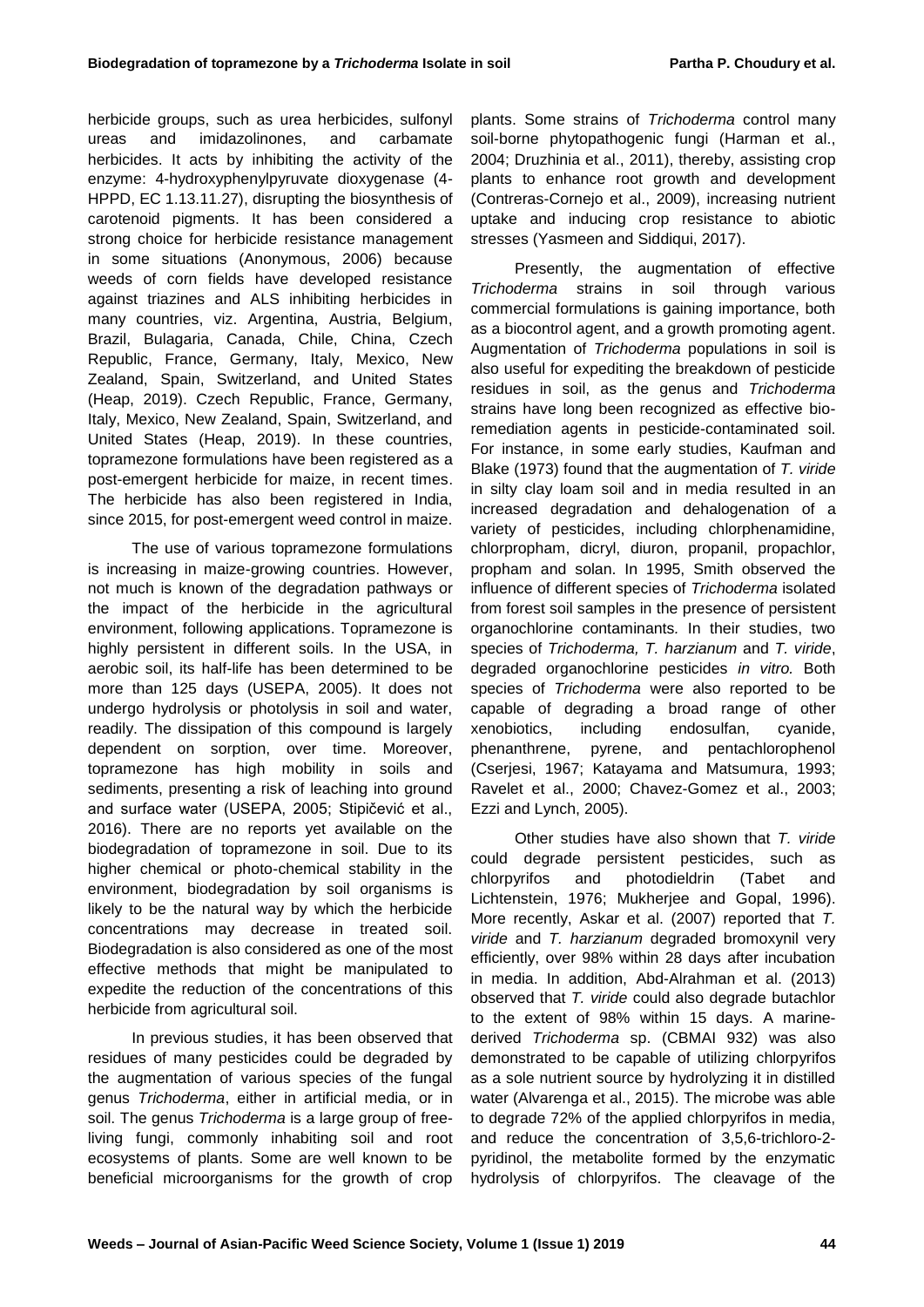sulfonyl urea bridge was suggested to take place through a pH dependent reaction. However, a strain of *Trichoderma* was found effective in cleaving the sulfonyl urea bridge enzymatically (Yadav and Choudury, 2014). The augmentation of *Trichoderma* sp. in soil, fortified with sulfosulfuron, a sulfonyl urea herbicide, led to the hydrolysis of sulfonyl urea bond with the formation of two degradation products, viz. 2-ethylsulfonyl imidazo {1,2-a} pyridine-3 sulfonamide and 2-amino-4,6-dimethoxypyrimidine. Thus, *Trichoderma* species clearly have the capacity to degrade pesticides of different chemical groups.

Given the above, the objectives of our study were to investigate topramezone degradation by *Trichoderma* sp., occurring in herbicide-treated soil, and the possible herbicide degradation pathways. Understanding the process of topramezone degradation in soil is important because it could lead to augmenting the organisms who are capable of causing the degradation of the herbicide, as a possible soil remediation option in the future.

# Materials and Methods

#### Chemicals

An analytical grade sample of topramezone was obtained from the Sigma-Aldrich Corporation. Technical grade topramezone was prepared from the formulation, extracting it in dichloromethane, and further purification by repeated crystallization from chloroform and hexane, to a mass of very fine white powder, with a steady melting point of 221-222<sup>o</sup>C. The purity of this technical topramezone was found to be 97.2% when compared with the analytical grade samples by HPLC analysis. All organic solvents and water were HPLC grade and were purchased from Merck India Ltd. Formic acid was acquired from Merck (Darmstadt, Germany).

#### Soil

Black (vertisol) soil was collected from the rhizosphere zones from topramezone-treated maize plots of the Experimental Farm, located at the ICAR-Directorate of Weed Research (DWR), Jabalpur. No residues of topramezone were found in the soil. To determine physico-chemical properties, the soil was gently crushed and passed through a 2-mm-mesh sieve. The physical texture of the sandy loam soil was: clay (<2 mm) 57%, silt (2-20 mm) 18%, sand (20-2000 mm) 25%, and organic carbon 0.96%. The

soil was also chemically characterized as follows: pH 7.08, electrical conductivity (EC) 0.48 dS m<sup>-1</sup>, and cation exchange capacity (CEC) 33.8 Cmol (p+) kg-1 .

#### Isolation of Trichoderma sp., a topramezone-degrading fungus

Soil, collected from the maize root rhizosphere, was fortified with topramezone at the rate of 50 mg per kg of soil. It was then incubated for one week at 30  $\pm$ 2 <sup>0</sup>C. The fungi that survived and persisted in the incubated soil were isolated on potato dextrose agar (PDA) plates. These fungi were screened further by incubating for an additional seven days in minimal PDA broth, containing a range of concentrations of topramezone, viz. 10, 50, and 100 mg per 100 mL of broth. The isolates that showed the highest capacity for the possible degradation of topramezone were screened further, based on their growth.

An isolate that showed promise was again inoculated on PDA plates and incubated at 30  $\pm$  2<sup>o</sup>C. After two days of incubation, the colony morphology of the isolate was studied. Finally, the fungus was characterized, based on its colony morphology and microscopy of spore and conidia structures, in the Pathology Laboratory of the ICAR-DWR Institute.

#### Degradation kinetic study

The rate of degradation of topramezone by the *Trichoderma* sp. isolate was examined in a sterile soil, which was obtained by autoclaving the soil at 121°C for 30 min. A Topramezone solution, in chloroform, was added to samples of sterilized soil at the rate of 10 mg per kg of soil. Samples (100 g) of treated soil were taken in Erlenmeyer flasks in triplicate for each day sampling. The soil of each flask was then inoculated with one mL of *Trichoderma* sp. spore suspension of a standard turbidity (10<sup>6</sup> spores/mL), measured by the spectrophotometric method. Flasks were then incubated in an aerobic condition, maintained at a temperature of 28  $\pm$  2<sup>o</sup>C. A set of three flasks containing topramezone-treated soil, without the inoculation with the *Trichoderma* isolate, was also kept under similar conditions, as a control. Samples were withdrawn from each treatment in triplicate, after 0, 5, 10, 20 and 30 days of incubation.

Soil samples of different days of incubation were extracted with ethyl acetate. The soil in each flask was mixed with 50 mL of HPLC grade ethyl acetate and 5 mL distilled water and agitated on a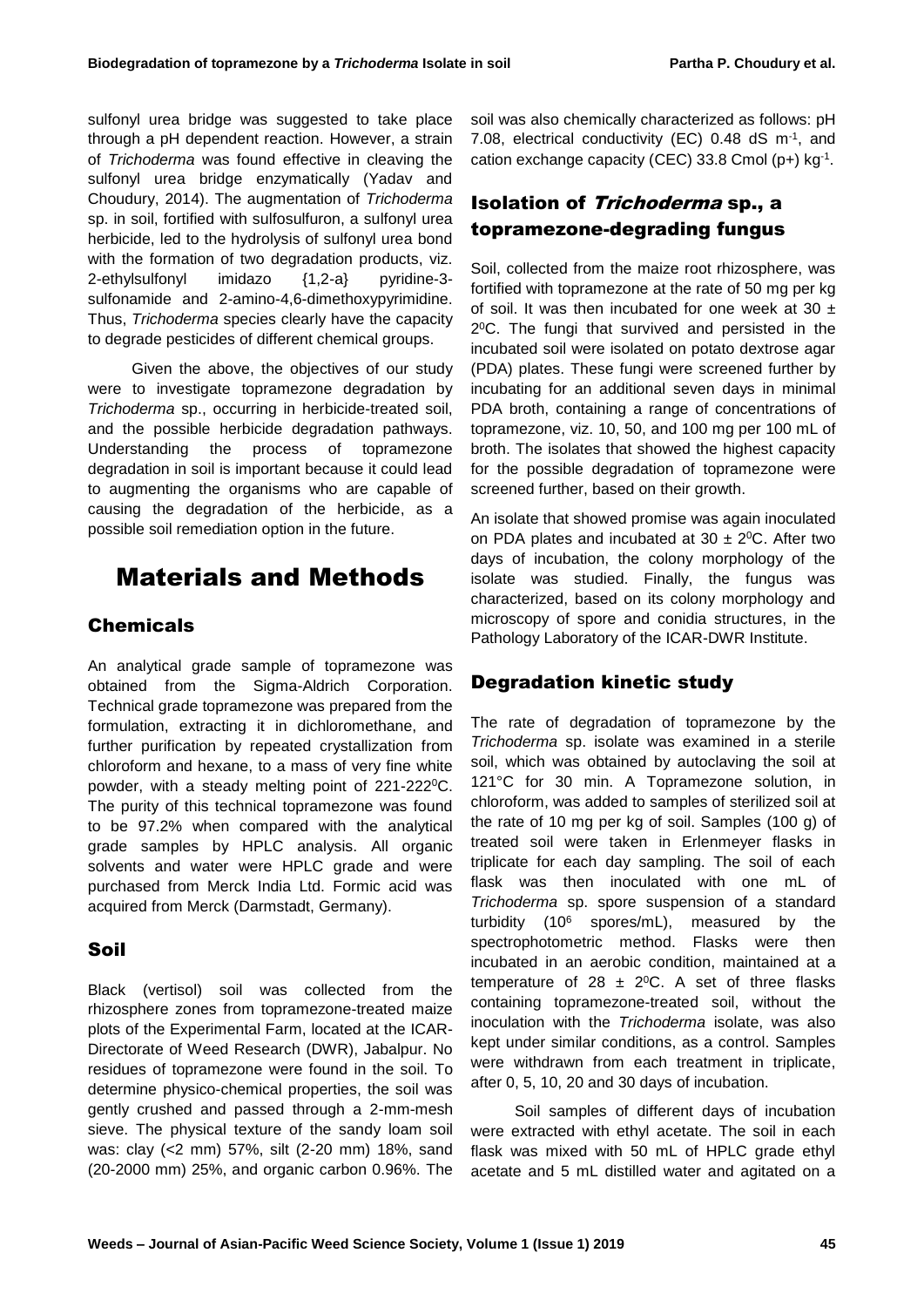reciprocal shaker for 30 min at 150 rpm, followed by centrifugation at 3000 RPM for 15 minutes. The supernatant liquid was filtered through cellulose filter paper (Whatman Grade 1, 11 µm) to remove soil particles. The solid portion, deposited in the centrifuge tube, was again extracted twice by the same method. The combined, filtered solution was concentrated to 2-3 mL in a rotary vacuum evaporator at 40°C and made up to a suitable volume with the mobile phase for analysis by highperformance liquid chromatography (HPLC). For the rate kinetic study, the extracted samples were constituted in the mobile phase of a known volume and were further cleaned up through nylon-made membrane filters before HPLC analysis.

A Shimadzu (LC 8200AHT) isocratic HPLC system was used for the chromatographic separation and quantification of topramezone. The HPLC was equipped with an isocratic liquid pump and a photo diode array detector (SPD-M10A). A stainless-steel column of 250 mm length and 4.6 mm internal diameter packed with octadecyl silane, chemically bonded to porous silica particles of 5 μm diameter (SunFire C18, Waters Corporation), was used in the analysis of topramezone. The flow rate of the mobile phase (acetonitrile/water 65:35 v/v-orthophosphoric acid  $0.1\%$ ) was maintained at 0.8 mL min<sup>-1</sup>, and the detector wavelength was set at 250 nm for the monitoring of elution. Employing the above set of parameters, linearity was observed over a wide range of concentrations from 0.2 to 10 ppm. The developed chromatographic method resolved the peak for topramezone at a retention time of 2.83 min.

#### Isolation and characterization of degradation products

The incubated broth and soil samples, collected at different intervals, were partitioned with chloroform. The chloroform layers collected were dried over anhydrous sodium sulfate. A mixture of degradation products was obtained by evaporating the chloroform layers under low pressure in a rotary vacuum evaporator. The products were characterized by liquid chromatography-mass spectroscopy (LC-MS) with positive modes and tandem mass spectrometric (MS/MS) technique. For the structural elucidation of degraded products, an API 3200 Qtrap mass spectrometer of AB Sciex connected to Shimadzu Ultra Fast Liquid Chromatographic system was used.

Mass spectrometry analysis was carried out with electrospray ionization (ESI) in the positive mode (5500 eV) for each sample. The ion source temperature was set at 500°C. The nebulizer and heater gases were adjusted at 30 psi and 55 psi, respectively. Each sample was injected by an infusion device at the rate of 10  $\mu$ Ls<sup>-1</sup>. The mass spectrum of each compound was developed after scanning the run at different collision energies obtained from the scanning of potential differences between two collision cells from 5 to 50 volt.

# RESULTS

#### Characterization of the topramezone degrading microbe

The fungus, isolated from the soil of maize root rhizosphere, was initially characterized as a *Trichoderma* sp., based on its morphological features (**Figure 1**). It survived in the minimal broth with topramezone at 1000 mg/L of media (**Figure 2**).



**Figure 1. Microscopic characterization: spores, conidiophores and mycelia of the** *Trichoderma* **isolate**



**Figure 2.** *Trichoderma* **isolate growing at different concentrations of topramezone in minimal media**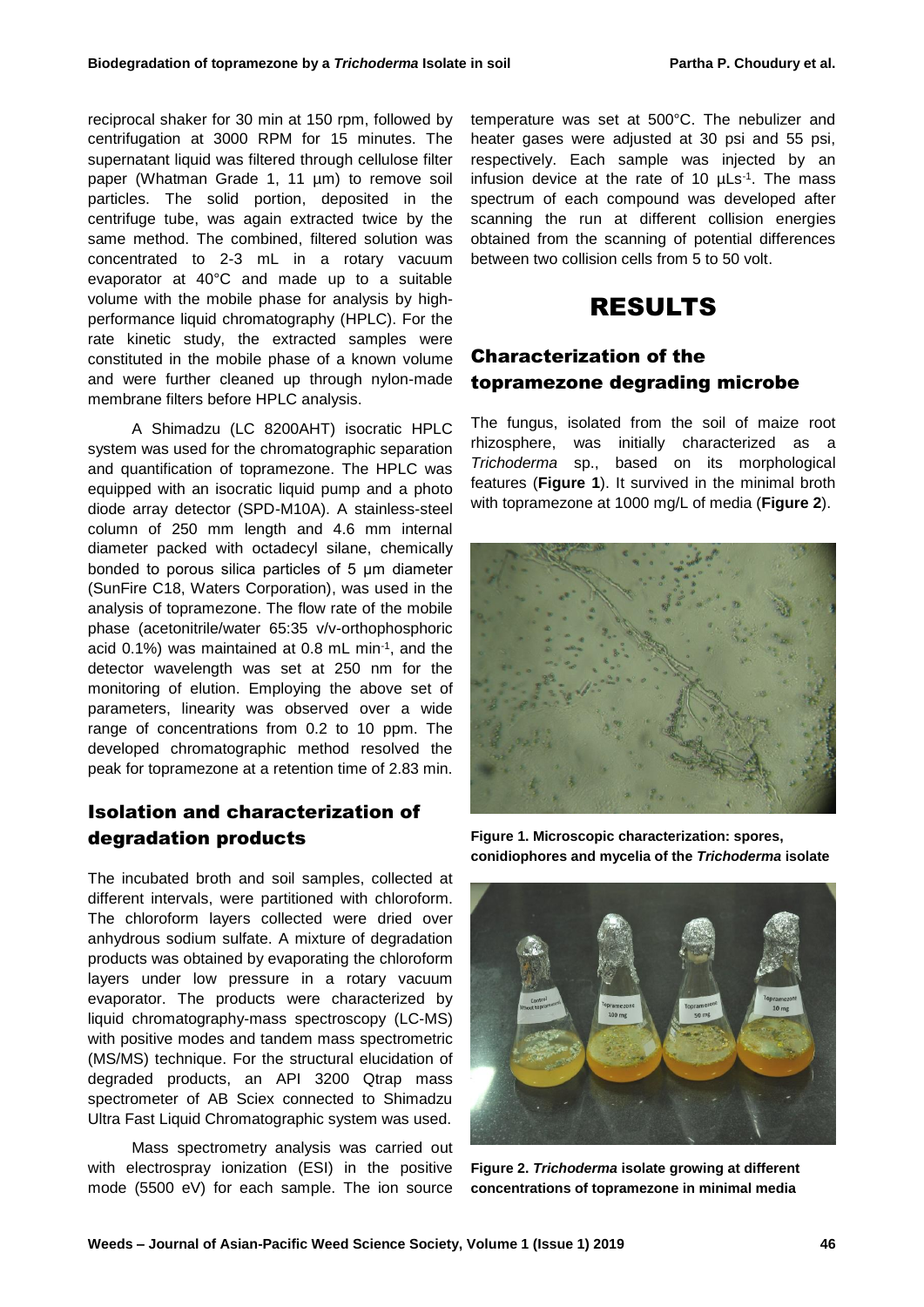Colonies of the isolate were characteristically fast growing at the temperature of 25-30°C. During the growth period of the filamentous fungus, the colour of the colonies was initially white, which gradually changed to dull white or light green to yellowish green. The mycelia of the isolate were nonseptate with a foot-cell. Conidiophores developed erectly inside the branches of hyphae and ended in a terminal, enlarged, ellipsoidal-to-spherical swelling.

The *Trichoderma* isolate is currently being characterized by molecular techniques; i.e. 16S rRNA analysis at the ICAR-Indian Institute of Horticulture Research (ICAR-IIHR), in Bangalore. We believe that the molecular analysis would aid in establishing its identity further in the near future.

### The rate of biodegradation of topramezone in soil

The rate of degradation of topramezone in sterilized soil, incubated with the *Trichoderma* isolate, was determined by HPLC analysis of samples collected after different duration times of incubation. The isolate degraded 50% of the applied topramezone within 10 days of incubation and 85% of the herbicide disappeared within 30 days. Initially, the rate of degradation of the herbicide was high, before 10 days, after which the rate declined (**Figure 3**).



**Figure3. Progressive degradation of topramezone in soil incubated with the**  *Trichoderma* **isolate**

### Metabolism of topramezone by Trichoderma sp.

Fungi are known to degrade organic molecules using their own intracellular or extracellular enzymes, including hydrolytic enzymes, peroxidases, oxygenases, etc. (Van Eerd et al., 2003; Ortiz-Hernández et al., 2011). Although, we did not isolate any enzymes in our studies, it is possible to speculate that the isolated strain of *Trichoderma* sp. degraded topramezone both in the media and in soil by releasing intracellular or extracellular enzymes, which acted upon the herbicide, converting it into simpler forms of organic molecules.

Microorganisms are known to utilize these enzymedriven degradation reactions to derive energy for their growth and maintenance or to detoxify the pesticide (Becker and Seagren, 2010).

In the present study, eight key metabolites produced during the degradation of topramezone by the *Trichoderma* isolate were confirmed by mass spectra and by comparisons with related literature. In media, topramezone was degraded to five major products: (I), (II), (III), (IV), and (VIII), the mass fragmentation pattern of which are given in **Figure 4**. Their chemical structures are given in **Figure 5**. The metabolites we identified were as follows:

I: [3-(4,5-dihydro-1,2-oxazol-3-yl)-4-mesylphenyl] (5 hydroxy-1-methyl-pyrazol-4-yl) methanone; II: [3- (4,5-dihydro-1,2-oxazol-3-yl)-4-hydroxy-*o*-tolyl] (5 hydroxy-1-methyl-pyrazol-4-yl) methanone; III: [3- (4,5-dihydro-1,2-oxazol-3-yl)-2-hydroxymethyl-4 hydroxyphenyl] (5-hydroxy-1-methyl-pyrazol-4-yl) methanone; IV: [3-(4,5-dihydro-1,2-oxazol-3-yl)-4 hydroxyphenyl] (5-hydroxy-1-methyl-pyrazol-4-yl) methanone; V: 2-(4,5-dihydro-1,2-isoxazol-3-yl)-4 hydroxytoluene; VI: 1-hydroxymethyl-5-hydroxy-4 pyrazolecarboxylic acid, VII: 1-methoxy-4-hydroxy-4,5-dihydroisoxazole, and VIII: 1-methoxy-4,5 dihydro-isoxazole].

Metabolites II, III and VIII were also found in the topramezone-fortified-soil incubated with the *Trichoderma* isolate*.* Other metabolites of topramezone isolated from the incubated soil were: (V), (VI), and (VII) (shown in **Figure 4** and **Figure 5**).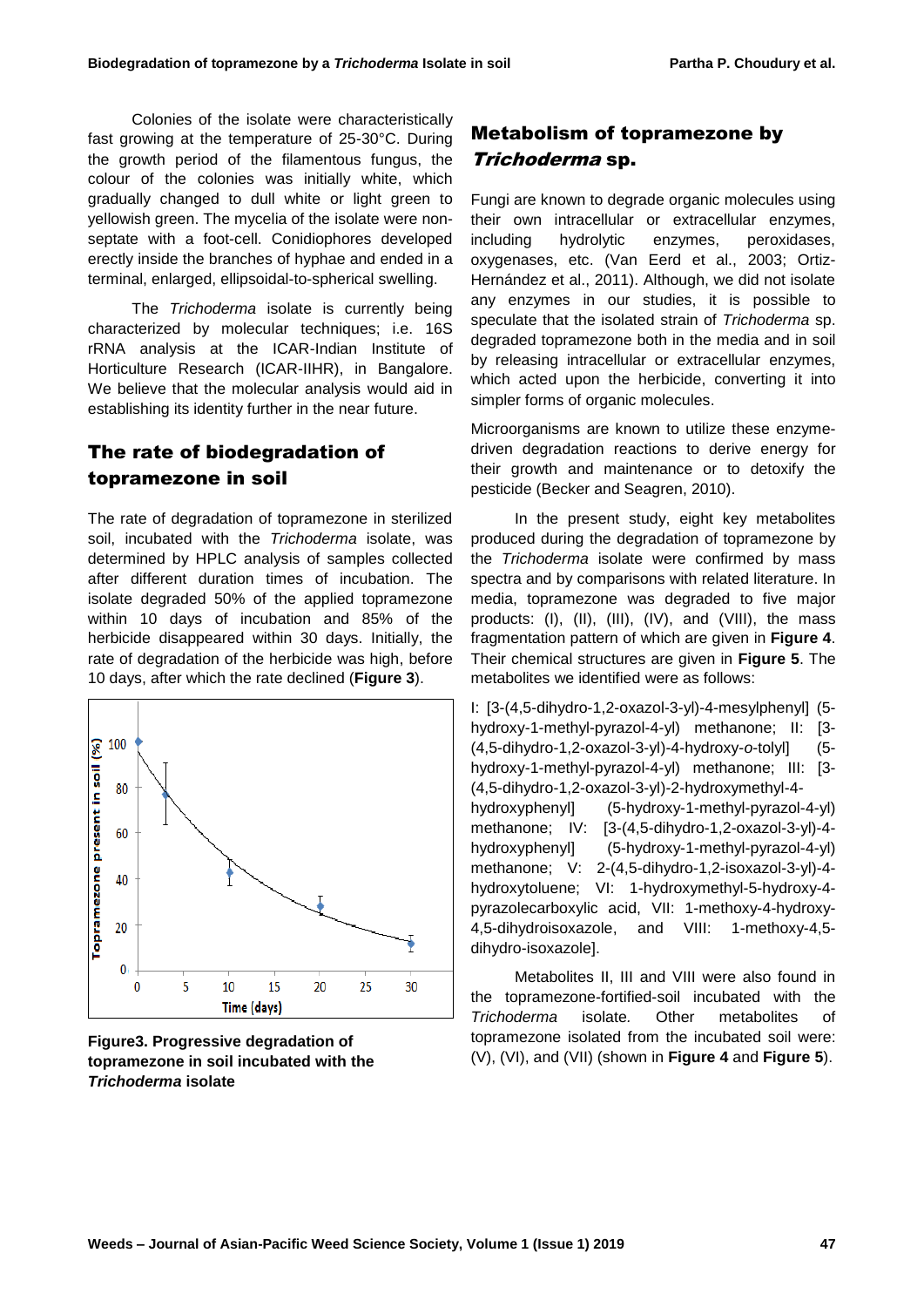

**Figure 4. Proposed structures of degradation products and their fragmentation patterns on mass spectra recorded in (+) ESI mode**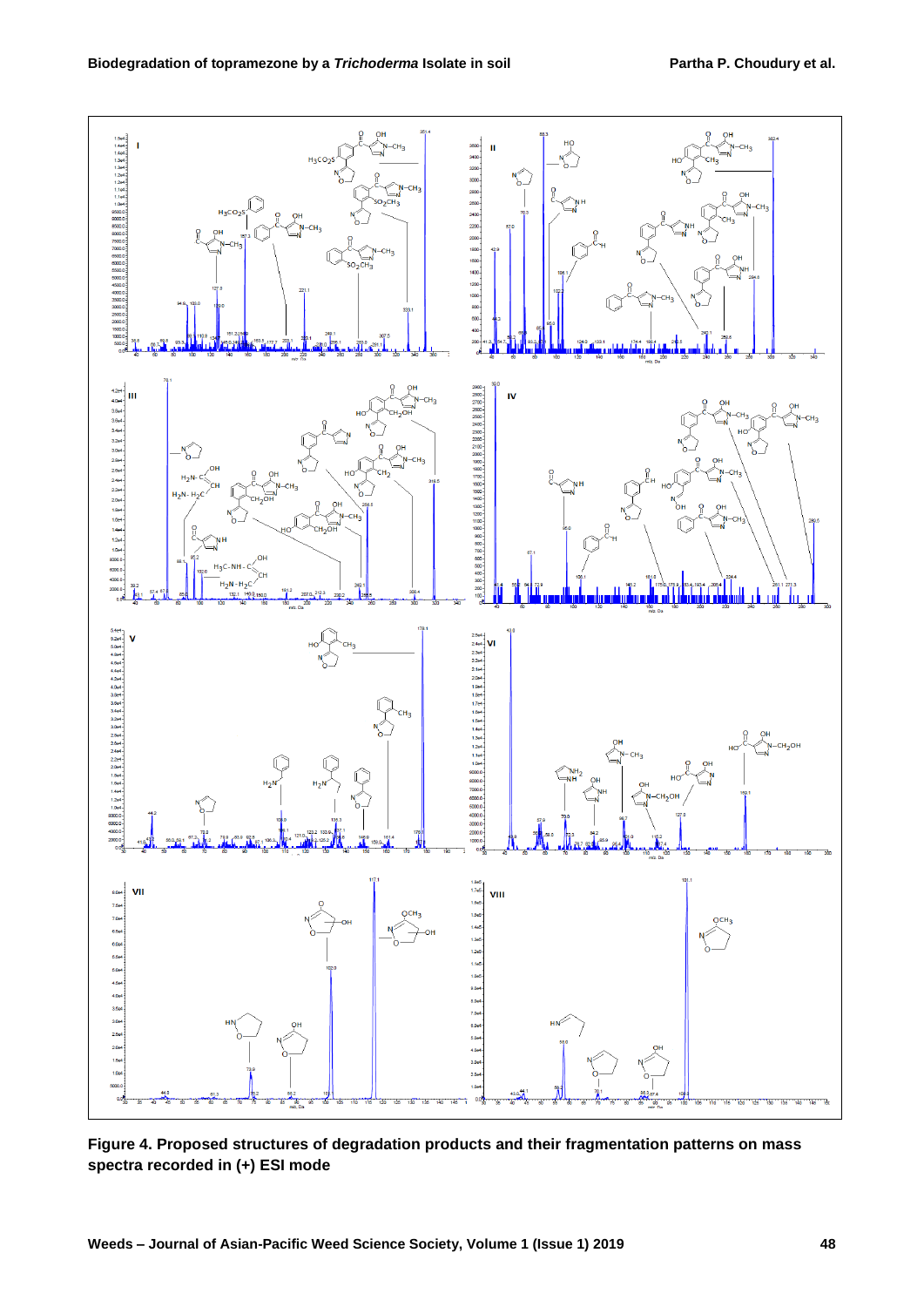

#### **Figure 5. Proposed pathways for the degradation of topramezone by the** *Trichoderma* **isolate**

**Note:** [I: [3-(4,5-dihydro-1,2-oxazol-3-yl)-4-mesylphenyl](5-hydroxy-1-methyl-pyrazol-4-yl)methanone, II: [3- (4,5-dihydro-1,2-oxazol-3-yl)-4-hydroxy-*o*-tolyl](5-hydroxy-1-methyl-pyrazol-4-yl)methanone, III: [3-(4,5 dihydro-1,2-oxazol-3-yl)-2-hydroxymethyl-4-hydroxyphenyl](5-hydroxy-1-methyl-pyrazol-4-yl)methanone, IV: [3-(4,5-dihydro-1,2-oxazol-3-yl)-4-hydroxyphenyl](5-hydroxy-1-methyl-pyrazol-4-yl)methanone, V: 2-(4,5 dihydro-1,2-isoxazol-3-yl)-4-hydroxytoluene, VI: 1-*hydroxymethyl*-5-hydroxy-4-pyrazolecarboxylic acid, VII: 1 methoxy-4-hydroxy-4,5-dihydroisoxazole, VIII: 1-methoxy-4,5-dihydro-isoxazole]

#### **DISCUSSION**

Our studies showed that incubation of the media containing topramezone, but without the fungal isolate, did not produce any significant amount of degradation of the herbicide. However, when incubated with the *Trichoderma* isolate both in the media and in soil, only about 15% of the applied topramezone persisted after 30 days of incubation.

A similar efficiency in degrading other pesticides by different strains of *Trichoderma* has also been reported. For example, *T. harzianum* 2023

rapidly degraded several organochlorine pesticides in culture media (Katayama and Matsumara, 1992). After 13 days of incubation, the amount of pesticides degraded were: DDT 20%, dieldrin 25%, endosulfan 40%, PCNB 50*%,* and PCP 88%. In another study, gamma ray irradiated *T. viride* and *T. harzianum* could also degraded 90% of applied Vydate®, a carbamate insecticide, in soil within 14 days of incubation (Helal and Abo-El-Seoud, 2014*).*

Based on our studies, the major routes of degradation of topramezone by the *Trichoderma* isolate appear to be demethylation; desulfonylation, followed by hydroxylation of the herbicides; alkyl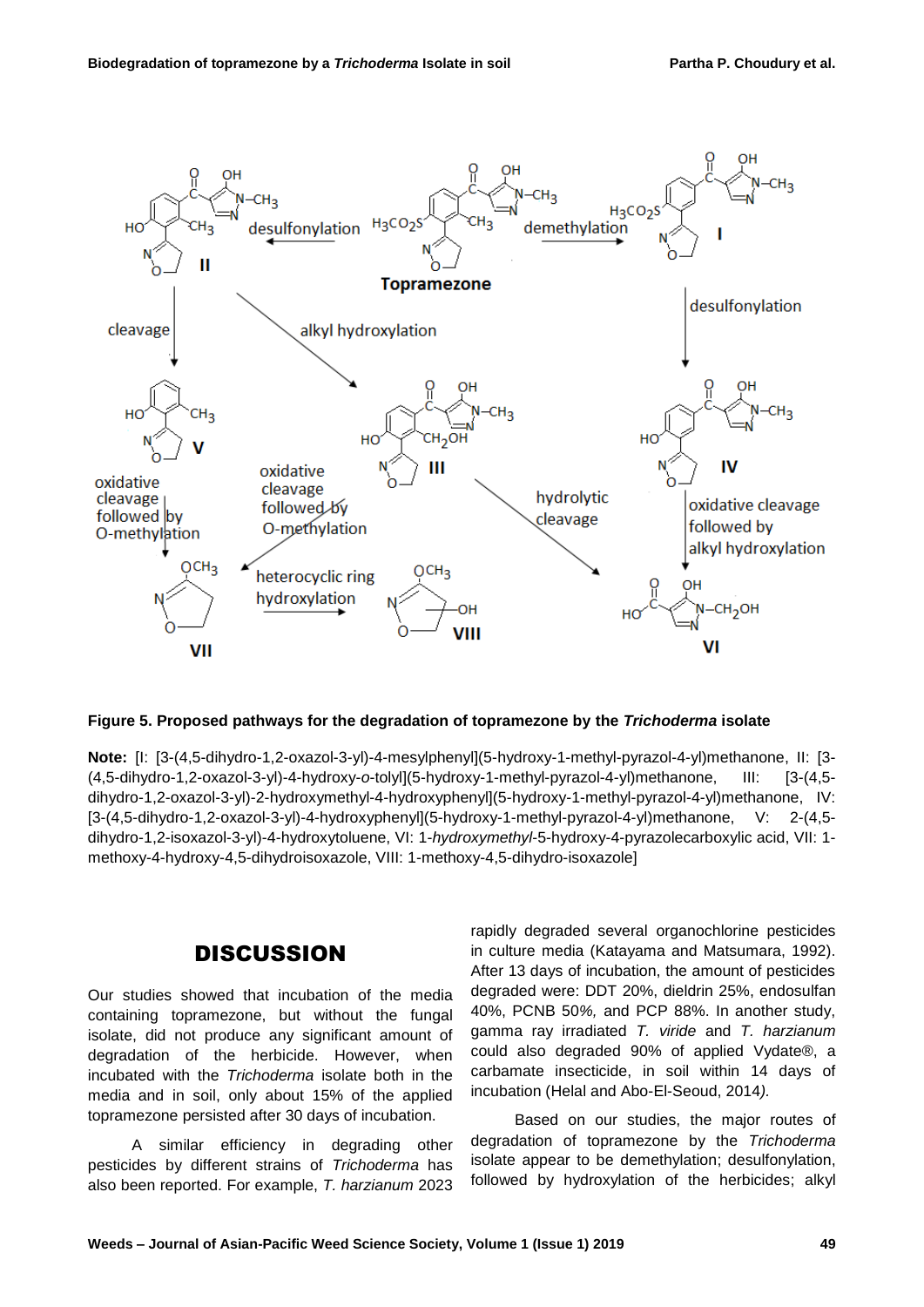hydroxylation; hydrolysis of the carbonyl group of ketone; methoxylation; and hetero ring hydroxylation. These are schematically presented in Figure 5.

A demethylation process converts the herbicide into the product I through several reaction steps, the first step of which is the hydroxylation of the methyl group attached to the aromatic ring. A similar reaction was observed during the degradation of toluene by *Cunninghamella elegans* Lendner (1907)*,* a soil-borne fungus (Prenafeta-Boldú et al., 2001). The presence of the metabolite III containing the hydroxylated methyl group is strong evidence for this transformation of topramezone. The final step for this transformation involved a decarboxylation reaction, which had not been previously for *Trichoderma* species. However, a similar decarboxylation reaction of pyrrole-2-carboxylate, catalyzed by the pyrrole-2-carboxylate decarboxylase enzyme has been previously found in two bacteria, *Bacillus megaterium* PYR2910 and *Serratia* strains (Omura et al., 1998).

A desulfonylation process of sulfonyl derivative, which involves a multi-step oxidation reaction, catalyzed by oxygenase enzymes has not been much investigated during the fungal metabolism of such compounds (Linder, 2018). However, genetic and biochemical studies in the yeast *Saccharomyces cerevisiae* suggested that the metabolism of sulfonates proceeds through a sulfite intermediate, which is akin to the metabolism of sulfonates in bacteria (Uria-Nickelsen et al., 1993; Hogan et al., 1999). An enzymatic demethylation of sulfonylmethyl by a bacterium *Pseudomonas ananatis* (AF-264684) converted mesotrione to its demethylated metabolite, a sulfinic acid derivative (Pileggi et al., 2012). It has been reported that sulfinic acid gets readily oxidized by peroxidase to its corresponding sulfonic acid (Milev et al., 2015). The sulfonic acid moiety, attached to any aromatic group, is further oxidized by oxygenase forming a hydroxylated compound (Kalme et al., 2007). In the present study, topramezone underwent a similar desulfonylation process by the *Trichoderma* isolate, forming a hydroxylated product, the metabolite II. The product IV was also most likely formed from I, through a similar process.

Another major route of topramezone breakdown was the cleavage or hydrolysis of carbonyl group bearing two ring structures, a substituted phenyl and a substituted pyrazolyl group. The carbonyl group of topramezone was cleaved or hydrolyzed generating one carboxylic group attached to the pyrazolyl ring with the formation of a substituted pyrazolecarboxylic acid (metabolite VI), and the counter part of this hydrolysis, a substituted toluene (metabolite V). Similar hydrolysis of ketonic carbonyl group has been observed in the degradation of sulcotrione and mesotrione, two other triketonic herbicides, in soil and sediment (Durand et al., 2006; Barchanska et al., 2016).

The dissociation of dihydroisoxazole moiety from topramezone, or its immediate degradation products, metabolites I, II, III, IV and V, most likely occurred through the oxidative hydroxylation on the benzeneisoxazole linkage, followed by a methylation generating metabolite VII. The latter, on ring hydroxylation, produced the compound VIII. A similar, hydrogenase enzyme-based, ring hydroxylation has been reported as a key microbial process to open a heterocyclic ring for mineralization of an aromatic N-heterocyclic compound (Yoshida and Nagasowa, 2000). Although no terminal metabolite was isolated from the isoxazole, after the ring opening, the ring hydroxylation of isoxazole of the topramezone metabolite may have provided the foundation towards the mineralization of the herbicide.

Topramezone, being a highly persistent herbicide in soil, has the potential to remain in soil for long periods and contaminate both surface and ground water resources, through leaching. However, the application of *Trichoderma* sp. to fields that have received topramezone treatments, appears to have the capacity to expedite the degradation of the herbicide and thereby, minimize the risks of topramezone residues building up in soil and leaching out to contaminate water resources.

The application of *Trichoderma* formulations, as a bio-control agent, has already been standardized in managing plant diseases, such as downy mildew in grapevine cultivars (Banani et al., 2013); damping off in tomato (Montealegre et al., 2010); dry root rot in mung bean (Dubey et al., 2009); chickpea wilt in chickpea (Dubey et al., 2007); damping off in cucumber (Roberts et al., 2005); and wilt in pigeon pea (Prasad et al., 2002). Despite such applications in the existing literature, which we reviewed, there are not many reports available on the application of *Trichoderma* strains for the purpose of bioremediation of herbicides or other pesticides in contaminated soil.

In one recent study, conducted in Indonesia, Arfarita et al. (2016) reported a promising outcome, briefly reviewed below. Their studies demonstrated a high survival of a *Trichoderma viride* strain FRP3 in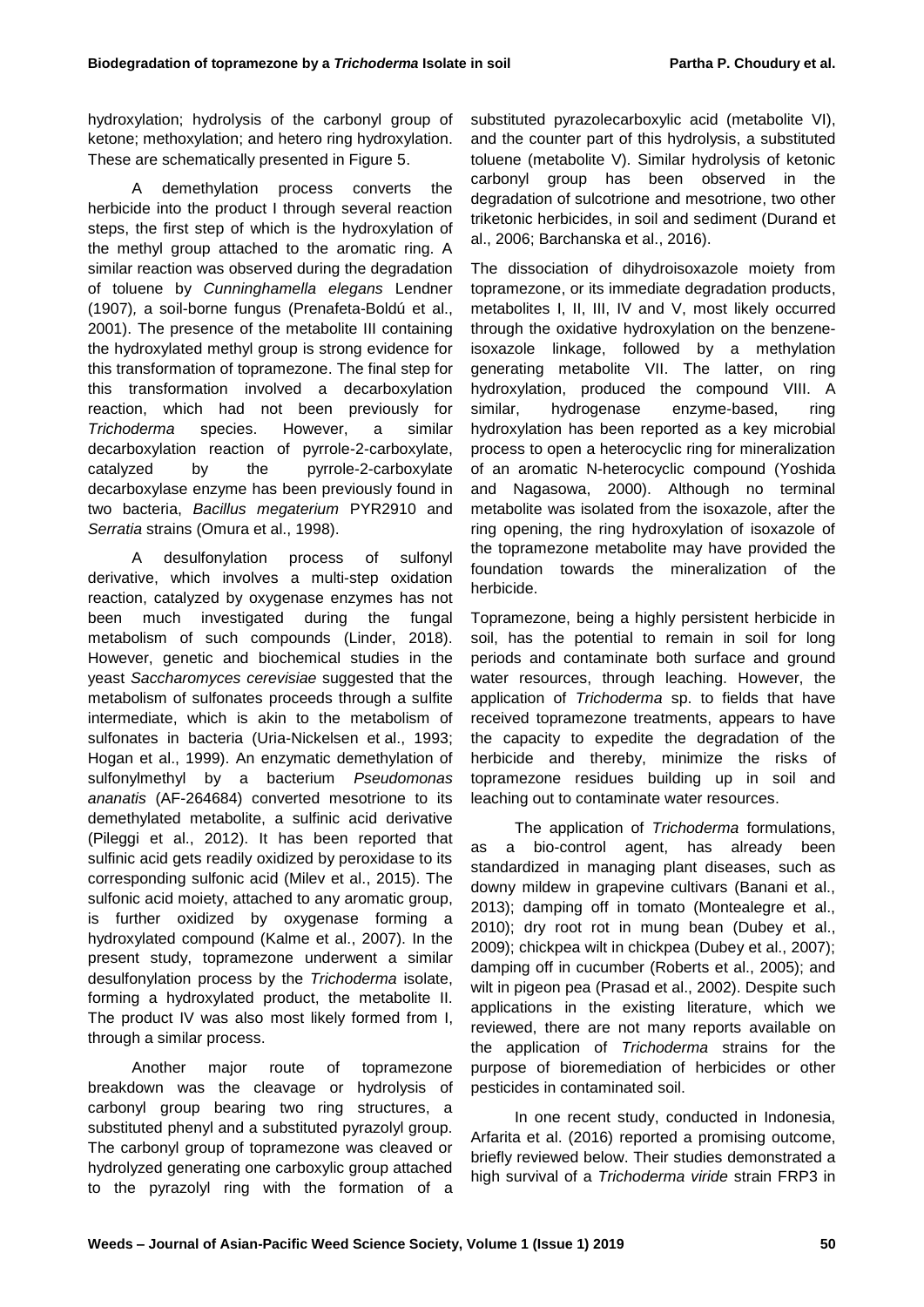the fields, which had a history of more than 10-years of glyphosate application. In this study, the researchers used either a single or two applications of a conidial suspension (26 x 10<sup>9</sup> conidia  $g^{-1}$  media), in a volume of 5 L water, applied to each plot by a drip method, during a dry season (May-June 2013). While the control plots which received no additional conidial suspensions, had an indigenous microbial population of colony-forming-units CFU 0.66 x 10 $^6$  g<sup>-1</sup> soil, plots that received a single application of a conidial suspension had an increased population of microbes (CFU 8.83  $\times$  10<sup>6</sup> g<sup>-1</sup> soil). Plots that received two applications of the conidial suspension showed a correspondingly high microbial population with CFU of 15.97 x 10 $^6$  g<sup>-1</sup> soil. The number of colonies present in the experimental plots increased with time and correlated well with the amount of the conidia suspension of *Trichoderma viride* strain FRP3 that was introduced during the experimental period. The authors confirmed fast degradation of glyphosate using GC analysis of extracted soil samples. Within seven days after the *Trichoderma viride* strain FRP3 was applied to plots, the glyphosate content of the treated soil decreased significantly. With the single application of the conidial suspension, by the end of the experimental period of 28 days, glyphosate concentration decreased by 16 mg  $kg^{-1}$  (23.4%). In the plots that received two applications of the conidial suspension, glyphosate residues in soil decreased by 27.7 mg kg-1 (42.6%). When compared with the control plots, these results translated to 48% and 70% higher glyphosate degradation with a single or two applications, respectively, by the end of 28 days. The authors suggested that the fungal strain-*Trichoderma viride* strain FRP3, which had been widely used as a biological control agent in agriculture, could be used to degrade glyphosate quickly in soil contaminated with the herbicide.

The biodegradation ability of any *Trichoderma* strain would depend much on the quality of the formulation to be applied in a cropping field. Although *Trichoderma* [mycelia](https://www.sciencedirect.com/topics/agricultural-and-biological-sciences/mycelium) and [chlamydospores](https://www.sciencedirect.com/topics/agricultural-and-biological-sciences/chlamydospore) are known to have excellent biological activity, when applied to soil as suspensions, they do not survive well. Nor do they survive well during the formulation processing steps, such as drying. In contrast, the conidial suspensions are less susceptible to environmental conditions and are easily formulated [\(Amsellem et al., 1999;](https://www.sciencedirect.com/science/article/pii/S1049964417301792#b0015) [Whipps and Lumsden, 2001;](https://www.sciencedirect.com/science/article/pii/S1049964417301792#b0195) [Verma et al., 2005\)](https://www.sciencedirect.com/science/article/pii/S1049964417301792#b0175). Different, dry-flowable conidial formulations have been developed, which are quite effective in augmenting the concentrations of *Trichoderma* strains in the soil (Sriram et al., 2011; Muñoz-Celaya et al., 2012; Oancea et al., 2016; Locatellia et al., 2018).

Our studies indicate that further work is necessary to develop formulations of the *Trichoderma* strain that we isolated for field applications. Future research should focus on correctly identifying the *Trichoderma* isolate that we reported on, which can degrade topramezone fast. Following identification, research should focus on its mass culturing, to develop conidial suspensions that can be practically used in field situations.

Given that the half-life of topramezone in agricultural soil is long (about 120 days), the development and application of a beneficial fungus, such as the one we isolated, is suggested as promising to degrade topramezone from fields where the herbicide residues may have built up. Our results are suggestive of a degradation to about 50% of topramezone concentrations in soil by the *Trichoderma* isolate achievable in about 10 days. Such a development could assist in reducing the risks of topramezone residues building up in treated fields and mitigate the risks of the herbicide leaching into surface or groundwater resources.

# Acknowledgements

The authors are thankful to the Director, ICAR-Directorate of Weed Research (DWR), Jabalpur, Madhya Pradesh (MP), India for granting the research facilities to perform this work. The technical advice and editorial scrutiny provided by Dr. Nimal Chandrasena and two other anonymous reviewers, which improved the MS, are greatly appreciated.

## **References**

- Abd-Alrahman, S. H. and Salem-Bekhit, M. M. (2013). Microbial biodegradation of butachlor pollution (obsolete pesticide Machete 60% EC). *Asian Journal of Multidimensional Research*, 7(4): 330-335.
- Alvarenga, N., Birolli Willian, G., Marcia, N., de O Rezende M., O., Seleghim, M. H. and Porto, A. L. (2015). Biodegradation of chlorpyrifos by whole cells of marine-derived fungi *Aspergillus sydowii* and *Trichoderma* sp. *Journal of Microbial and Biochemical Technology*, 7: 133-139.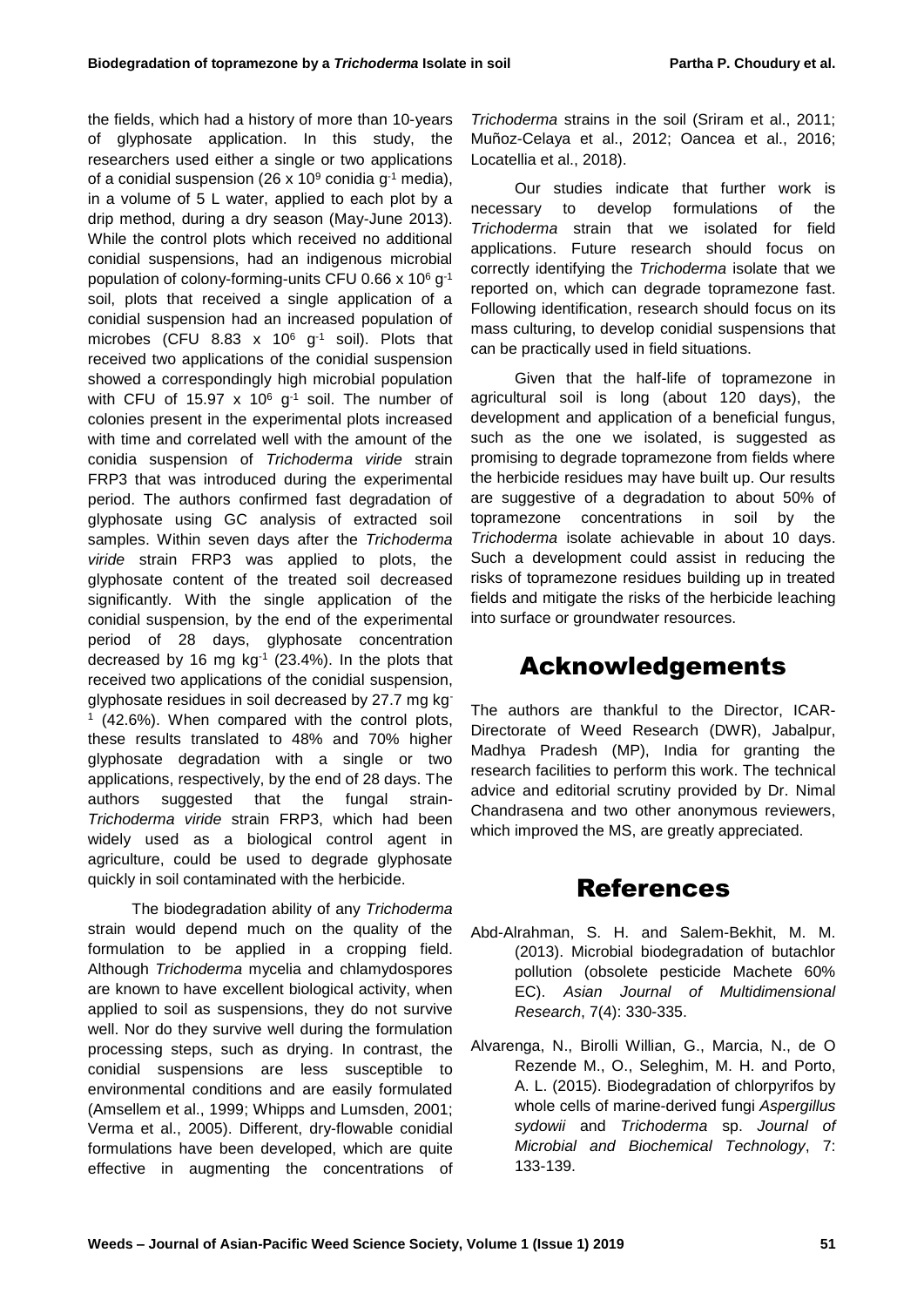- Amsellem, Z., Zidack, N. K., Quimby, P. C. and Gressel Jr., J. (1999). Long-term dry preservation of viable mycelia of two mycoherbicidal organisms. *Crop Protection*, 18: 643–649.
- Anonymous (2006). Impact herbicide, technical information and use guide for field corn, sweet corn and popcorn. AVMAC, Los Angeles, California.
- Anonymous (2018). Major uses of pesticides registered under the Insecticides Act, 1968. Directorate of Plant Protection, Quarantine and Storage, Government of India. (Available at: **[http://ppqs.gov.in/divisions/cib-rc/major](http://ppqs.gov.in/divisions/cib-rc/major-uses-of-pesticides)[uses-of-pesticides](http://ppqs.gov.in/divisions/cib-rc/major-uses-of-pesticides)**)
- Arfarita, N., Djuhari, Prasetya, B. and Imai, T. (2016). The application of *Trichoderma viride* strain frp 3 for biodegradation of glyphosate herbicide in contaminated land. *Agrivita Journal of Agricultural Science*, 38(3): 275-281.
- Askar, A. I., Ibrahim, G. H. and Osman, K. A. (2007). Biodegradation kinetics of bromoxynil as a pollution control technology. *Egyptian Journal of Aquatic Research*, 33(3): 111-121.
- Banani, H., Roatti, B., Ezzahi, B., Giovannini, O., Gessler, G., et al. M. (2013). Characterization of resistance mechanisms activated by Trichoderma harzianum T39 and benzothiadiazole to downy mildew in different grapevine cultivars. *Plant Pathology*, 63: 334- 343.
- Barchanska, H., Kluza, A., Krajczewska, K. and Maj, J. (2016). Degradation study of mesotrione and other triketone herbicides on soils and sediments. *Journal of Soils and Sediments*, 16: 125-133.
- Becker, J. G. and Seagren, E. A. (2010). Bioremediation of hazardous organics. *In*: R. Mitchell and G. Ji-Dong (Eds.), *Environmental Microbiology,* pp. 177-212, Wiley-Blackwell, New Jersey, USA.
- Chavez-Gomez, B., Quintero, R., Esparza-Garcia, F., Mesta-Howard, A. M., Zavala Diaz de la Serna, et al. (2003). Removal of phenanthrene from soil by co-cultures of bacteria and fungi pre grown on sugarcane bagasse pith. *Bioresource Technology*, 89: 177-183.
- Contreras-Cornejo, H. A., Macías-Rodríguez, L. I., Cortés-Penagos, C. and López-Bucio, J. (2009). *Trichoderma virens*, a plant beneficial fungus, enhances biomass production and promotes lateral root growth through an auxindependent mechanism in *Arabidopsis*. *Plant Physiology*, 149: 1579-1592.
- Cserjesi, A. J. (1967). The adaptation of fungi to pentachlorophenol and its biodegradation. *Canadian Journal of Microbiology*, 13: 1243- 1249.
- Dubey, S. C., Bhavani, R. and Singh, B. (2009). Development of Pusa 5SD for seed dressing and Pusa Biopellet 10G for soil application formulations of *Trichoderma harzianum* and their evaluation for integrated management of dry root rot of mungbean (*Vigna radiata*). *Biological Control,* 50: 231-242.
- Dubey, S. C., Suresh, M. and Singh, B. (2007). Evaluation of *Trichoderma* species against *Fusarium oxysporum* f.sp.*ciceris* for integrated management of chickpea wilt. *Biological Control,* 40: 118-127.
- Druzhinina, I. S., Seidl-Seiboth, V., Herrera-Estrella, A., Horwitz, B. A., Kenerley, C. M., et al. (2011). *Trichoderma*: The genomics of opportunistic success. *Nature Reviews Microbiology*, 16: 749-759.
- Durand, S., Legeret, B., Martin, A-S., Sancelme, M., Delort, A. M., et al. (2006). Biotransformation of the triketone herbicide mesotrione by a *Bacillus* strain. Metabolite profiling using liquid chromatography/electrospray ionization quadrupole-time of flight mass spectrometry. *Rapid Communications in Mass Spectrometry*, 20: 2603-2616.
- Ezzi, M. I. and Lynch, J. M. (2005). Biodegradation of cyanide by *Trichoderma* spp. and *Fusarium*  spp. *Enzyme and Microbial Technology*, 36: 849-854.
- Harman, G. E., Howell, C. R., and Viterbo, A. (2004). *Trichoderma* species- opportunistic, avirulent plant symbionts. *Nature Reviews Microbiology*, 2: 43-56.
- Heap, I. (2019). International Survey of Herbicide Resistant Weeds. **[http://www.weedscience.org](http://www.weedscience.org/)** (accessed on-line, 23 May, 2019).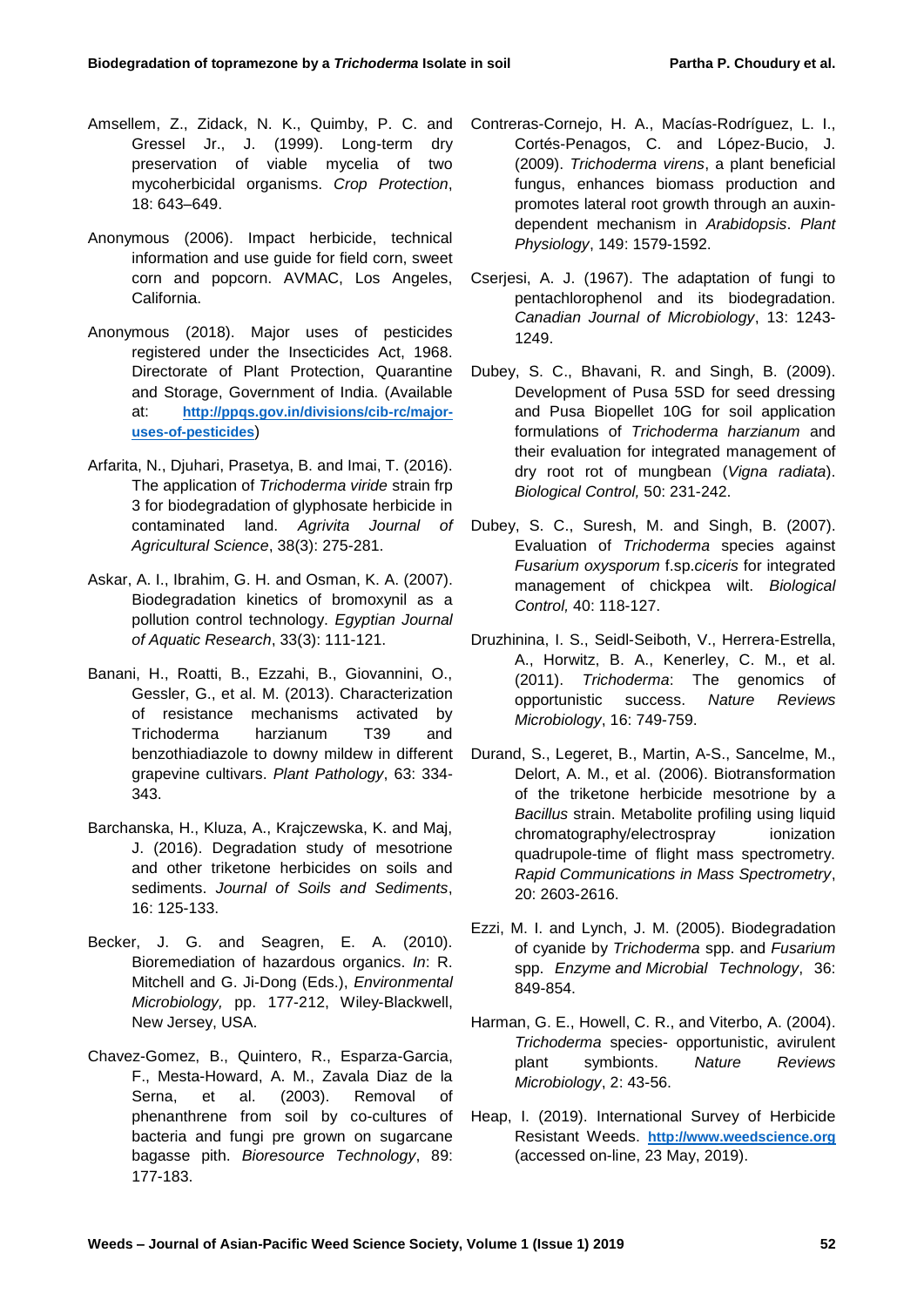- Helal, I. M. and Abo-El-Seoud, M. A. (2014). Fungal biodegradation of pesticide Vydate in soil and aquatic system. *In*: 4<sup>th</sup> International Conference on Radiation Sciences and Applications, pp. 87-94. Taba, Egypt, The Egyptian Society of Radiation Science and Applications, Cairo.
- Hogan, D. A., Auchtung, T. A. and Hausinger, R. P. (1999). Cloning and characterization of a sulfonate/alpha-ketoglutarate dioxygenase from *Saccharomyces cerevisiae*. *Journal of Bacteriology,* 181: 5876–5879.
- Kalme, S., Ghodake, G. and Govindwar, S. (2007). Red HE7B degradation using desulfonation by *Pseudomonas desmolyticum* NCIM 2112. *International Biodeterioration and Biodegradation*, 60: 327-333.
- Katayama, A. and Matsumura, F. (1993). Degradation of organochlorine pesticides, particularly endosulfan, by *Trichoderma harzianum*. *Environmental Toxicology and Chemistry*, 12: 1059-1065.
- Kaufman, D. D. and Blake, J. (1973). Microbial degradation of several acetamide, acylanilide, carbamate, toluidine and urea pesticides. *Soil Biology and Biochemistry*, 5: 297-308.
- Linder, T. (2018). Assimilation of alternative sulfur sources in fungi. *World Journal of Microbiology and Biotechnology,* 34: 51.
- Locatellia, G. O., dos Santos, G. F., Botelhoa, P. S., Finklerc, C. L. L. and Bueno, L. A. (2018). Development of *Trichoderma* sp. formulations in encapsulated granules (CG) and evaluation of conidia shelf-life. *[Biological Control](https://www.sciencedirect.com/science/journal/10499644)*, [117:](https://www.sciencedirect.com/science/journal/10499644/117/supp/C) 21-29.
- Montealegre, J., Valderrama, L., Sánchez, S., Herrera, R., Besoain, X., et al. (2010). Biological control of *Rhizoctonia solani* in tomatoes with *Trichoderma harzianum* mutants. *Electronic Journal of Biotechnology,* 13: 1-2.
- Mukherjee, I. and Gopal, M. (1996). Degradation of chlorpyrifos by two soil fungi *Aspergillus niger* and *Trichoderma viride*. *Toxicological and Environmental Chemistry*, 57: 145-151.
- Muñoz-Celaya, A. L., Ortiz-García, M., Vernon-Carter, E. J., Jauregui-Rincón, J., Galindo, E. et al. (2012). [Spray-drying microencapsulation](https://www.sciencedirect.com/science/article/pii/S0144861711011453)  of *Trichoderma harzianum* [conidias in](https://www.sciencedirect.com/science/article/pii/S0144861711011453) [carbohydrate polymers matrices.](https://www.sciencedirect.com/science/article/pii/S0144861711011453) *Carbohydrate Polymers*, 88(4): 1141-1148.
- Oancea, F., Raut, J., Şesan, T. E. and Cornea, P. C. (2016). [Dry flowable formulation of](https://www.sciencedirect.com/science/article/pii/S2210784316302157)  [biostimulants](https://www.sciencedirect.com/science/article/pii/S2210784316302157) *Trichoderma* strains. *Agriculture and Agricultural Science Procedia*, 10: 494- 502.
- Omura, H., Wieser, M. and Nagasawa, T. (1998). Pyrrole-2-carboxylate decarboxylase from *Bacillus megaterium* PYR2910, an organicacid-requiring enzyme. *European Journal of Biochemistry*, 253: 480-484.
- Ortiz-Hernández, M. L., Sánchez-Salinas, E., Olvera-Velona, A. and Folch-Mallol, J. L. (2011). Pesticides in the environment: Impacts and its biodegradation as a strategy for residues treatment. *In*: M. Stoytcheva (Ed.) *Pesticides-Formulations, Effects, Fate*, pp. 551-574. InTech, Croatia.
- [Pileggi, M.](https://www.ncbi.nlm.nih.gov/pubmed/?term=Pileggi%20M%5BAuthor%5D&cauthor=true&cauthor_uid=22245060), [Pileggi, S.](https://www.ncbi.nlm.nih.gov/pubmed/?term=Pileggi%20SA%5BAuthor%5D&cauthor=true&cauthor_uid=22245060) A., [Olchanheski, L.](https://www.ncbi.nlm.nih.gov/pubmed/?term=Olchanheski%20LR%5BAuthor%5D&cauthor=true&cauthor_uid=22245060) R., [da](https://www.ncbi.nlm.nih.gov/pubmed/?term=da%20Silva%20PA%5BAuthor%5D&cauthor=true&cauthor_uid=22245060)  [Silva, P.](https://www.ncbi.nlm.nih.gov/pubmed/?term=da%20Silva%20PA%5BAuthor%5D&cauthor=true&cauthor_uid=22245060) A., Gonzalez, A. A. M., [Koskinen,](https://www.ncbi.nlm.nih.gov/pubmed/?term=Koskinen%20WC%5BAuthor%5D&cauthor=true&cauthor_uid=22245060)  [W.C.](https://www.ncbi.nlm.nih.gov/pubmed/?term=Koskinen%20WC%5BAuthor%5D&cauthor=true&cauthor_uid=22245060), [Barber, B.](https://www.ncbi.nlm.nih.gov/pubmed/?term=Barber%20B%5BAuthor%5D&cauthor=true&cauthor_uid=22245060) and [Sadowsky, M.](https://www.ncbi.nlm.nih.gov/pubmed/?term=Sadowsky%20MJ%5BAuthor%5D&cauthor=true&cauthor_uid=22245060) J. (2012). Isolation of mesotrione-degrading bacteria from aquatic environments in Brazil. *[Chemosphere](https://www.ncbi.nlm.nih.gov/pubmed/22245060)*, 86(11): 1127-1132.
- Porter, R. M., Vaculin, P. D., Orr, J. E., Immaraju, J. A. and O'Neal, W. B. (2005). Topramezone: a new active herbicide for postemergence weed control in corn. *In*: Proceedings of the North Central Weed Science Society, 60: 93. Kansas City, Missouri, North Central Weed Science Society, CO, USA.
- Prasad, R. D., Rangeshwaran, R., Hegde, S. V. and Anuroop, C. P. (2002). Effect of soil and seed application of *Trichoderma harzianum* on pigeonpea wilt caused by *Fusarium udum* under field conditions. *Crop Protection*, 21: 293-297.
- Prenafeta-Boldú, F. X., Luykx, D. M. A., Vervoort J. and de Bont, J. A. M. (2001). Fungal metabolism of toluene: monitoring of fluorinated analogs by 19F nuclear magnetic resonance spectroscopy. *Applied Environmental Microbiology*, 67(3): 1030- 1034.